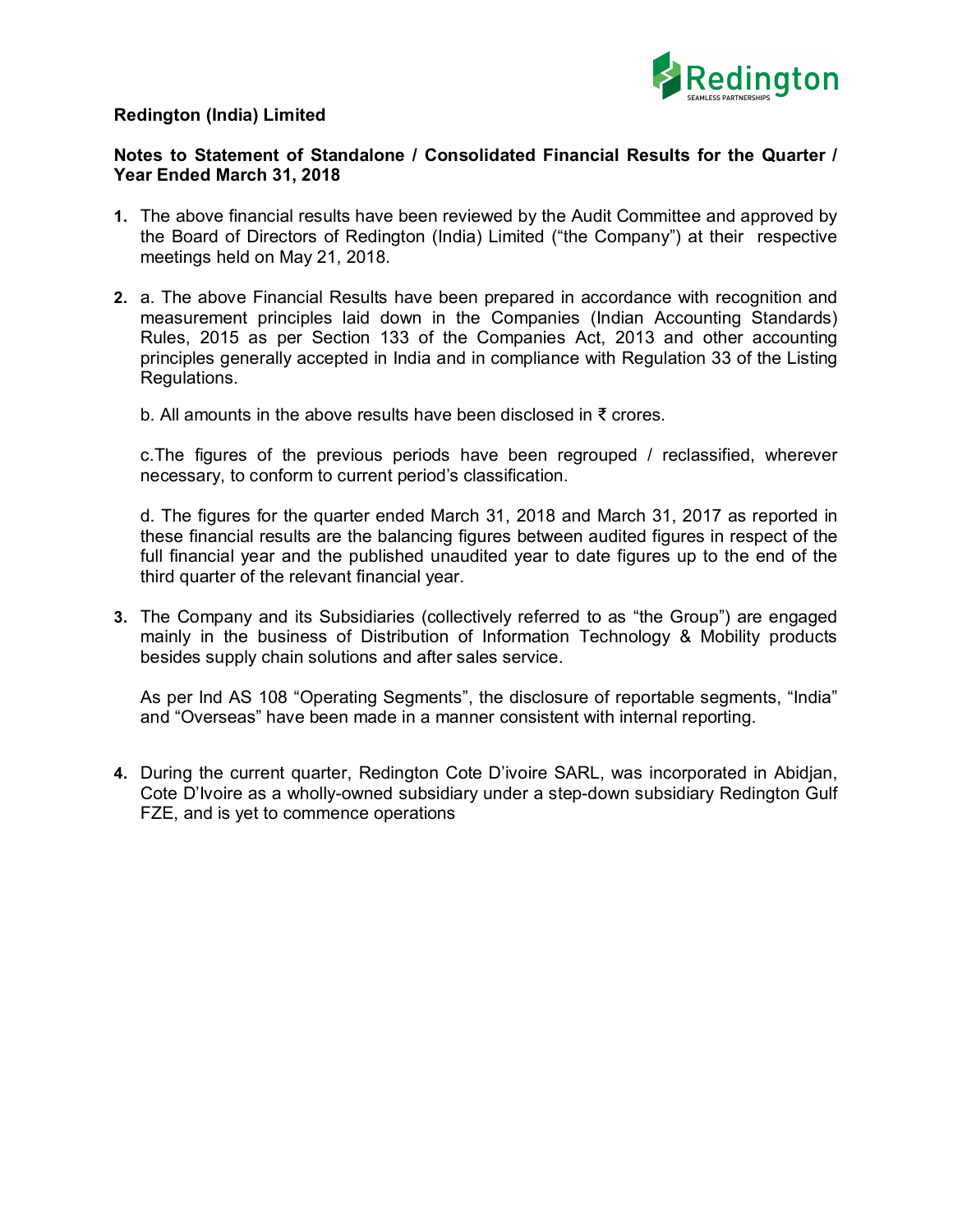

**5.** Pursuant to the Order of National Company Law Tribunal, Chennai Bench, Cadensworth (India) Limited, an erstwhile wholly-owned Subsidiary, was merged with the Company with an Appointed Date of April 1, 2016. The Order has been made effective on July 26, 2017, upon complying with all the relevant requirements under the Companies Act, 2013. Accordingly, the impact of the merger has been given effect to in the above Standalone results. Consequently the figures for all the corresponding previous periods have been restated in the above Standalone financial results and the reconciliation to the figures reported in earlier periods is given below **:-** 

| ₹ in Crores |  |
|-------------|--|
|-------------|--|

|                                                                                   |                             | ₹ in Crores                                      |  |
|-----------------------------------------------------------------------------------|-----------------------------|--------------------------------------------------|--|
|                                                                                   | <b>Standalone</b>           |                                                  |  |
|                                                                                   | <b>Quarter Ended</b>        | <b>Year Ended</b><br>March 31, 2017<br>(Audited) |  |
| <b>Particulars</b>                                                                | March 31, 2017<br>(Audited) |                                                  |  |
| Profit After Tax reported in the earlier<br>periods                               | 49.44                       | 201.69                                           |  |
| Add: Profit on account of Merger of<br>Cadensworth (India) Limited (Net of Intra- |                             |                                                  |  |
| group transactions)                                                               | 1.50                        | 6.66                                             |  |
| Profit After Tax as per the above results                                         | 50.94                       | 208.35                                           |  |

| <b>Particulars</b>                                              | As at<br>March 31, 2017<br>(Audited) |
|-----------------------------------------------------------------|--------------------------------------|
| Other Equity reported in the earlier period                     | 1,466.30                             |
| Add: Effect on account of Merger of Cadensworth (India) Limited | 63.43                                |
| Other Equity as per the above results                           | 1,529.73                             |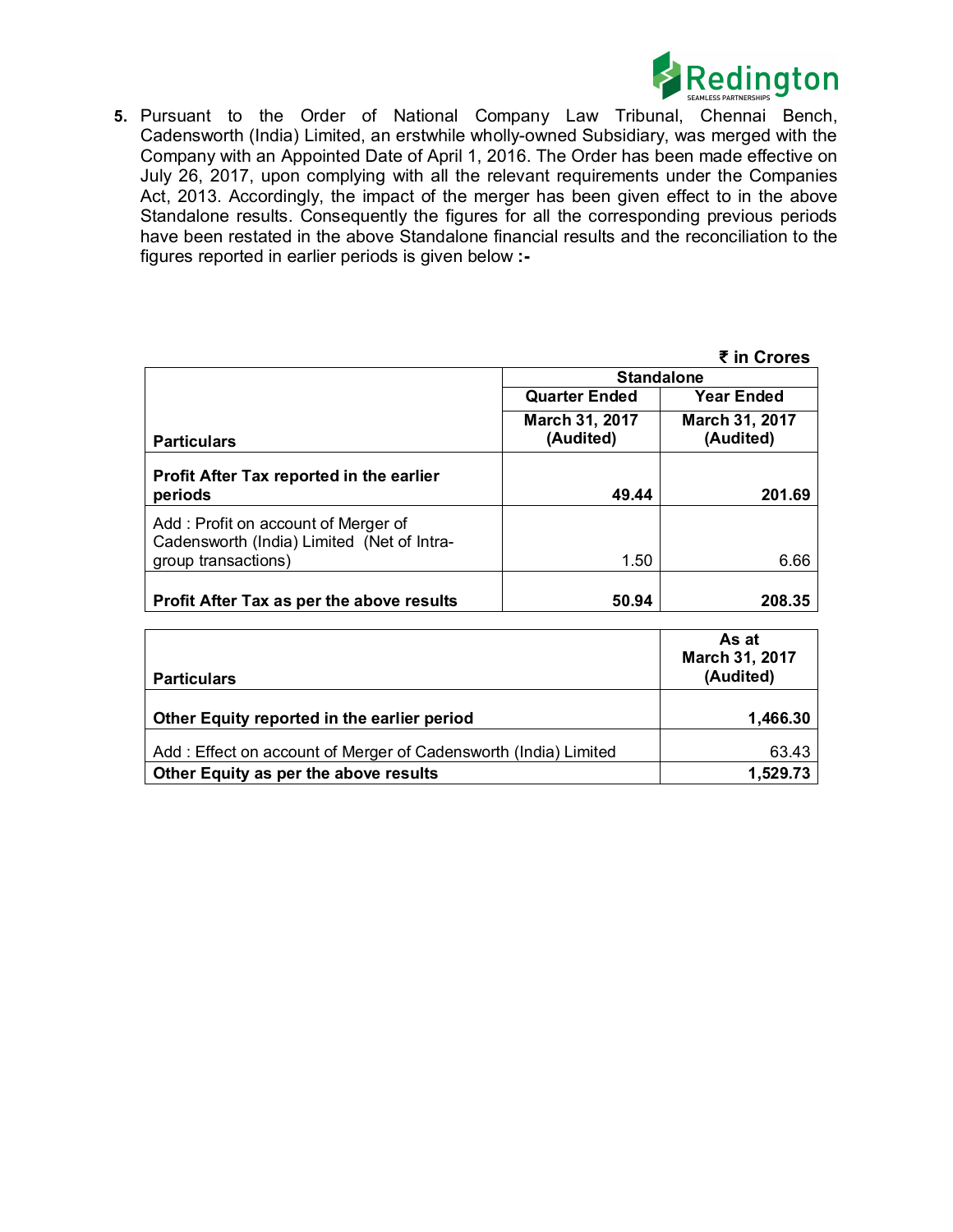

## **6.** Audited Standalone / Consolidated Balance sheet as at March 31, 2018

|                                                              |                          |                          |                | (₹in Crores)                |
|--------------------------------------------------------------|--------------------------|--------------------------|----------------|-----------------------------|
|                                                              | Standalone               |                          | Consolidated   |                             |
|                                                              | As at<br>As at           |                          | As at<br>As at |                             |
| <b>Particulars</b>                                           | March 31,2018            | March 31, 2017           | March 31,2018  | March 31, 2017              |
|                                                              | Audited                  | Audited                  | Audited        | Audited                     |
| <b>ASSETS</b>                                                |                          |                          |                |                             |
| <b>Non-Current Assets</b>                                    |                          |                          |                |                             |
| Property, Plant and Equipment                                | 90.81                    | 97.03                    | 185.99         | 195.98                      |
| Capital Work-in Progress                                     | 2.78                     | 0.50                     | 2.78           | 0.50                        |
| Other Intangible Assets                                      | 0.94                     | 0.24                     | 262.88         | 258.88                      |
| Intangible assets under development                          | 12.06                    | ÷.                       | 17.57          |                             |
| Goodwill on Consolidation / Acquisition                      |                          | ä,                       | 21.27          | 21.16                       |
| <b>Other Financial Assets</b>                                |                          |                          |                |                             |
| Loans                                                        | ä,                       | ä,                       |                | 5.00                        |
| Lease asset receivable                                       | ä,                       | L.                       | 4.99           | $\sim$                      |
| Investments in Subsidiaries & Associate                      | 605.06                   | 602.72                   | $\sim$         | $\mathcal{L}^{\mathcal{A}}$ |
| Others                                                       | 3.80                     | 1.50                     | 16.18          | 13.11                       |
| Income Tax Assets (Net)                                      | 53.80                    | 54.24                    | 57.52          | 58.14                       |
| Deferred Tax Assets                                          | 15.27                    | 8.21                     | 25.10          | 13.82                       |
| Other Non-Current Assets                                     | 41.08                    | 29.42                    | 45.07          | 29.77                       |
| <b>Total Non-Current Assets</b>                              | 825.60                   | 793.86                   | 639.35         | 596.36                      |
|                                                              |                          |                          |                |                             |
| <b>Current Assets</b>                                        |                          |                          |                |                             |
| Inventories                                                  | 1,089.48                 | 1,565.92                 | 3,106.62       | 3,374.56                    |
| Financial assets                                             |                          |                          |                |                             |
| Investments                                                  |                          |                          | 3.52           | 4.77                        |
| <b>Trade Receivables</b>                                     | 2,248.77                 | 1,979.83                 | 6,072.55       | 5,087.25                    |
| Cash and Cash Equivalents                                    | 119.94                   | 71.07                    | 527.99         | 613.65                      |
| <b>Other Bank Balances</b>                                   | 0.15                     | 5.65                     | 13.28          | 107.56                      |
| Loans                                                        | 34.90                    | 43.90                    | 46.90          | 36.40                       |
| <b>Other Financial Assets</b>                                | 9.57                     | 5.63                     | 148.07         | 109.98                      |
| <b>Other Current Assets</b>                                  | 120.53                   | 48.62                    | 306.48         | 201.15                      |
| <b>Total Current Assets</b>                                  | 3,623.34                 | 3,720.62                 | 10,225.41      | 9,535.32                    |
| Assets held for sale                                         | 0.03                     | 18.51                    | 0.03           | 18.51                       |
| <b>Total Assets</b>                                          | 4,448.97                 | 4,532.99                 | 10,864.79      | 10,150.19                   |
|                                                              |                          |                          |                |                             |
| <b>EQUITY AND LIABILITIES</b>                                |                          |                          |                |                             |
| Equity                                                       |                          |                          |                |                             |
| <b>Equity Share Capital</b>                                  | 80.03                    | 79.97                    | 80.03          | 79.97                       |
| Other Equity                                                 | 1,609.43                 | 1,529.73                 | 3,450.53       | 3,067.94                    |
| Total Equity attributable to the shareholders of the Company | 1,689.46                 | 1,609.70                 | 3,530.56       | 3,147.91                    |
| Non-Controlling interests                                    |                          |                          | 358.83         | 361.50                      |
| <b>Total Equity</b>                                          | 1,689.46                 | 1,609.70                 | 3,889.39       | 3,509.41                    |
|                                                              |                          |                          |                |                             |
| <b>Liabilities</b>                                           |                          |                          |                |                             |
| <b>Non-Current Liabilities</b>                               |                          |                          |                |                             |
| Borrowings (Financial liability)                             | $\overline{\phantom{m}}$ | $\overline{\phantom{a}}$ | 4.23           | $\sim$                      |
| Deferred Tax Liabilities (Net)                               | $\overline{\phantom{a}}$ | ÷                        | 1.49           | $\sim$                      |
| Provisions                                                   | 13.49                    | 7.88                     | 81.66          | 69.16                       |
| Others                                                       |                          |                          | 0.16           |                             |
| <b>Total Non-Current Liabilities</b>                         | 13.49                    | 7.88                     | 87.54          | 69.16                       |
| <b>Current Liabilities</b>                                   |                          |                          |                |                             |
| <b>Financial Liabilities</b>                                 |                          |                          |                |                             |
| Borrowings                                                   | 766.27                   | 707.29                   | 1,453.56       | 1,515.84                    |
| <b>Trade Payables</b>                                        | 1,659.66                 | 1,983.90                 | 4,684.00       | 4,432.96                    |
| Other Financial Liablities                                   | 187.42                   | 103.68                   | 292.69         | 226.06                      |
| Provisions                                                   | 2.67                     | 1.89                     | 4.21           | 0.85                        |
| Current Tax Liabilities (Net)                                | $\overline{\phantom{a}}$ | ٠                        | 26.21          | 26.44                       |
| <b>Other Current Liablities</b>                              | 130.00                   | 118.65                   | 427.19         | 369.47                      |
|                                                              |                          |                          |                |                             |
| <b>Total Current Liabilities</b>                             | 2,746.02                 | 2,915.41                 | 6,887.86       | 6,571.62                    |
| <b>Total Liabilities</b>                                     | 2,759.51                 | 2,923.29                 | 6,975.40       | 6,640.78                    |
|                                                              |                          |                          |                |                             |
| <b>Total Equity and Liabilities</b>                          | 4,448.97                 | 4,532.99                 | 10,864.79      | 10,150.19                   |